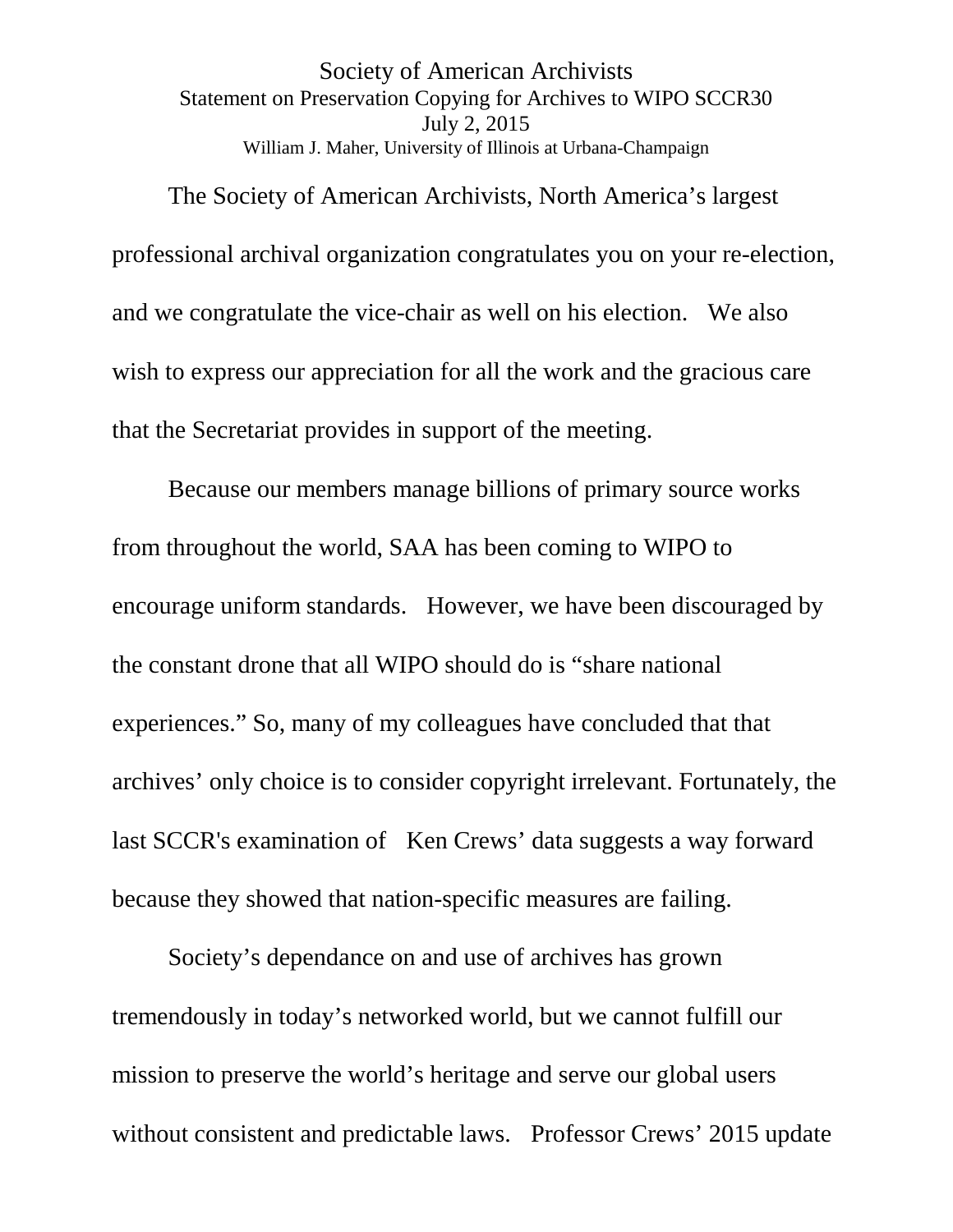shows that fully 45 percent of WIPO countries do not permit archives preservation copying, and those that do provide a dizzying array of variations. Doesn't WIPO exist to resolve these national discrepancies and allow a fair environment so that everyone knows where they stand no matter what country they deal with?

Today's reality is that archivists throughout the world are facing huge preservation challenges both individually and collectively. Archivists know that preservation of certain resources can only be conducted via international collaborative projects, such as the example I provided at Tuesday's side event–that of Chinese scholars needing to find a way to capture and preserve the many records about their country now found around the world in the personal papers of missionaries who served in China in the  $19<sup>th</sup>$  and early  $20<sup>th</sup>$  century.

So, what does archives preservation mean? At its most basic level, today it requires three core steps: 1) make a copy, whether on paper, film, or digitally; 2) make regular backups and security copies; 3) make available to users the replacement copy when the original has become damaged, obsolete, lost, or severely at risk. Accordingly, what archivists need for a preservation exception is: 1) The ability to make